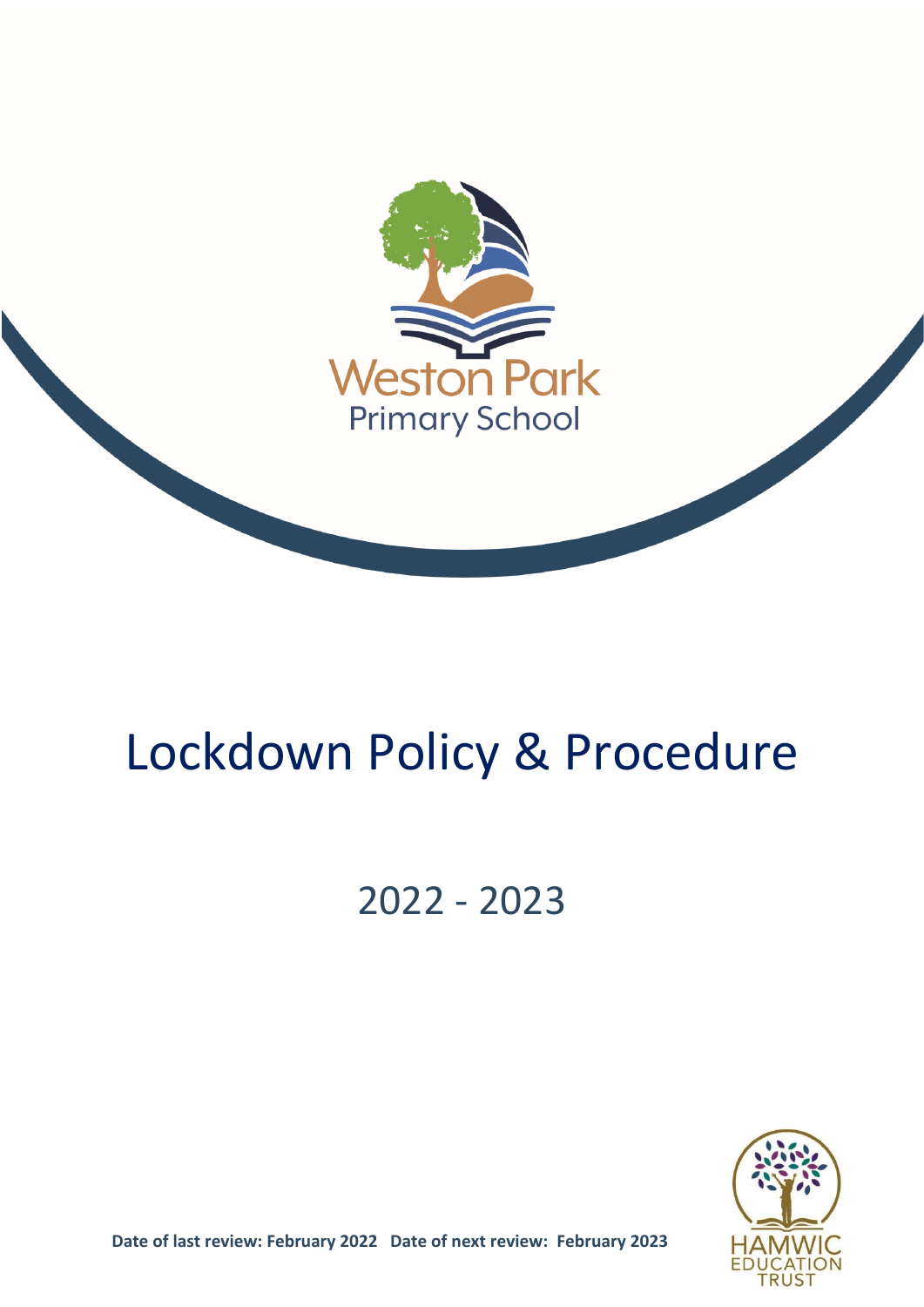## **LOCKDOWN Policy**

Full Lockdown and Partial Lockdown procedures should be seen as a sensible and proportionate response to any external or internal incident which has the potential to pose a threat to the safety of staff, students, parents or visitors. Procedures should aim to minimise disruption to the learning environment whilst ensuring the safety of all students and staff. This may also include where there is a need to restrict the movement of students around the school environment. Upon hearing the alert for a lockdown the procedures for a full lockdown will be implemented (worst case scenario). As soon as possible staff to be informed if this can be de-escalated to a partial lockdown where a full lockdown is not required. A Partial Lockdown may also be initiated to put the school in a state of readiness should the situation escalate and need to revert to a full lockdown.

Lockdown procedures may be activated in response to any number of situations, but some of the more typical might be:

- $\triangleright$  A warning being received regarding a risk locally, for example air pollution, smoke plume, gas cloud etc;
- $\triangleright$  A serious or emergency accident or incident requiring the emergency services at the school;
- $\triangleright$  A major fire in the vicinity of the school;
- $\triangleright$  The close proximity of a dangerous dog roaming loose;
- $\triangleright$  A swarm of bees, wasps or hornets;
- $\triangleright$  Dense fog where pollution could cause breathing difficulties:
- $\triangleright$  Wild animals on site e.g. foxes;
- $\triangleright$  Volcanic Ash Cloud;
- $\triangleright$  A reported incident or civil disturbance in the local community with the potential to pose a risk to staff and students in the school;
- $\triangleright$  A visitor to the school site who becomes abusive, making threats with the potential to pose a risk to students, staff or parents;
- $\triangleright$  An intruder on the school site with the potential to pose a risk to staff and students; (please note this is extremely rare)

#### **Communication between parents and the school:**

- $\triangleright$  The School's lockdown procedures will be published on the school website and routine practices communicated with parents by letter and/or the MCAS application with information regarding the effectiveness of the procedure.
- $\triangleright$  In the event of an actual full lockdown or partial lockdown
	- $\circ$  any incident or development will be communicated to parents via email and text as soon as is practicable; "Weston Park Primary School is in a full/partial lockdown situation. During this period the phones, office and entrances will be un-manned, external doors locked. Please wait for further instructions and information."
	- $\circ$  Parents will be given enough information about what will happen/is happening or has happened so that they are reassured that the school understands their concern for their child's welfare, and that it is doing everything possible to ensure their safety.
	- o Parents will be reassured that any measures needed to ensure the incident does not re-occur are put into place;
	- o Parents are asked not to contact the school during a lockdown or immediately afterwards. Calling the school could put pupil's safety at risk as lines of communication are needed for contacting emergency

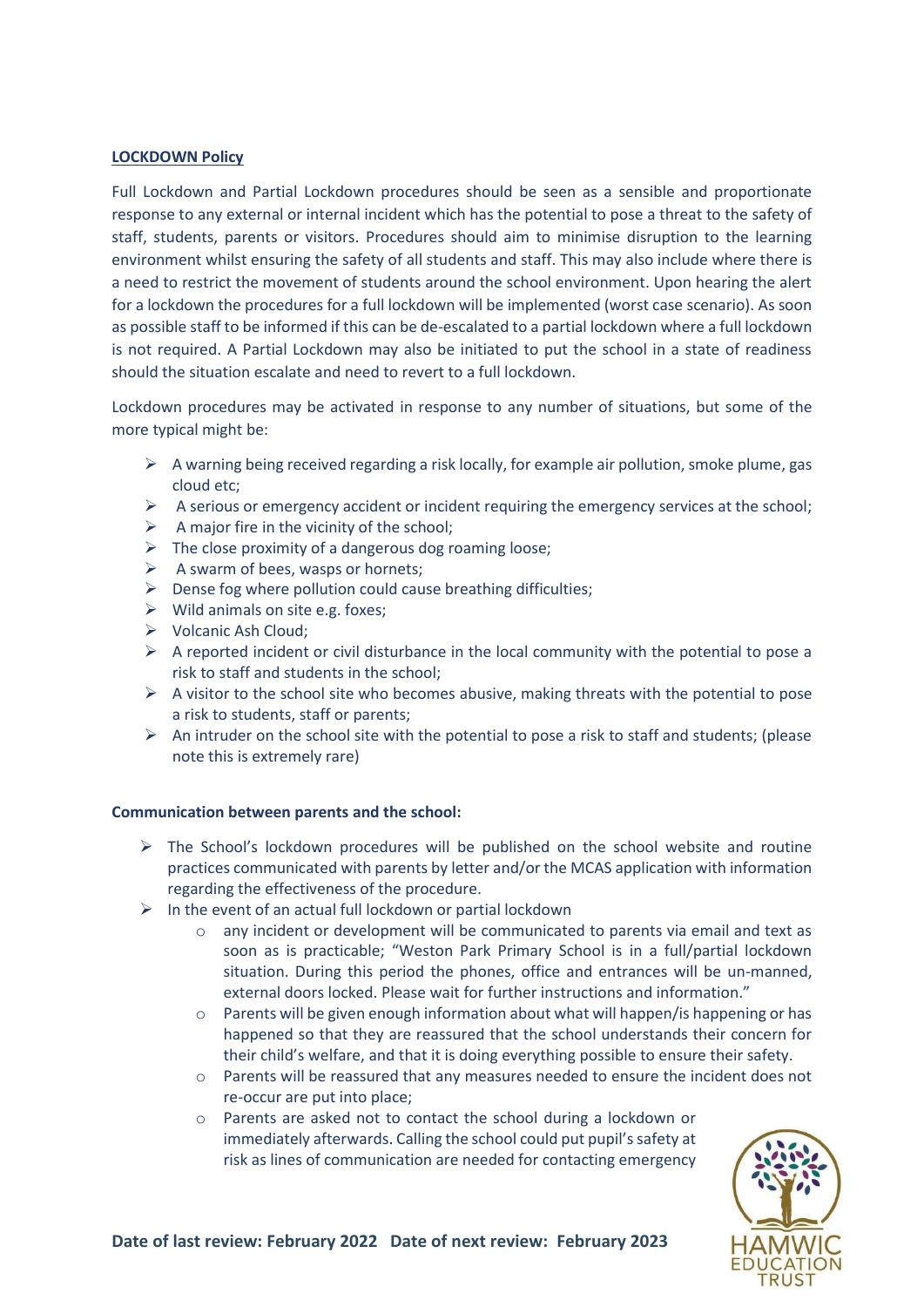providers, outside agencies, parents or Local Authority. Parents reminded not to use social media to scaremonger.

- o Parents are asked not come to the school. This could interfere with emergency provider's access to the school and may even put themselves and others in danger;
- o Parents need to wait for the school to contact them about what happens next and when it is safe for them to collect their children, and where this will be from (if this is deemed necessary).
- $\circ$  Parents will be informed when the "all clear" has been given by emergency services.
- $\circ$  It is important to keep lines of communication open with outside agencies and the Emergency Services as they are best placed to offer advice as a situation unfolds.
- o The school site may or may not be cordoned off by Emergency Services depending on the severity of the incident that has triggered the Lockdown;
- o Emergency Services will support the decision of the Headteacher regarding the timing of communication to parents;
- $\triangleright$  It is of vital importance that the school's lockdown procedures are familiar to all members of the school staff. To achieve this, a lockdown drill should be undertaken at least once a year.
- $\triangleright$  Depending on their age students should also be aware of the plan. Regular practices similar to Fire Evacuation Practices will increase their familiarity.

#### **LOCKDOWN Procedure**

If a threat is posed outside the school building it may be necessary to restrict staff and pupil movement around the site to secure their safety. The lockdown procedure is as follows:

- $\triangleright$  The signal that the lockdown procedure must be implemented will be five short rings of the bell. If this is not possible then there will be a verbal message from the Headteacher, Deputy Head, Assistant Head or Office Staff.
- $\triangleright$  All pupils and staff should remain in their classroom. If the lockdown procedure is initiated during break time or lunchtime staff should collect pupils from the playground or hall quickly and calmly and return to their classrooms unless unsafe to do so.
- $\triangleright$  All staff should
	- o Lock the classroom door, close the windows, close the curtains/blinds and turn off the lights
	- o If in the kitchen, butterflies or other room lock the doors, close the windows, close the curtains/blinds and turn off the lights
	- o Instruct the students to remain silent and ensure the are sat on the floor as far away from windows and doors as possible
	- o Monitor student movement
	- o Maintain a quiet and calm environment until notified to release the class
	- $\circ$  All mobile phones should be turned on and set to silent and / or your laptop is open to emails
- $\triangleright$  Senior Leaders / Site Manager / the Administrative Team should ensure that all other external doors and windows are secure and blinds / curtains are closed
- $\triangleright$  Where a lockdown is initiated and the pupils are outside and it is unsafe to bring the children back into the building they should be walked calmly to the back field and await further instruction
- $\triangleright$  Senior staff will conduct an on-going risk assessment based on the information available and advice given from the Emergency Services or other outside agencies. This will then be communicated to staff and students.
- $\triangleright$  The signal that the lockdown procedure has ended will be five short rings of the bell

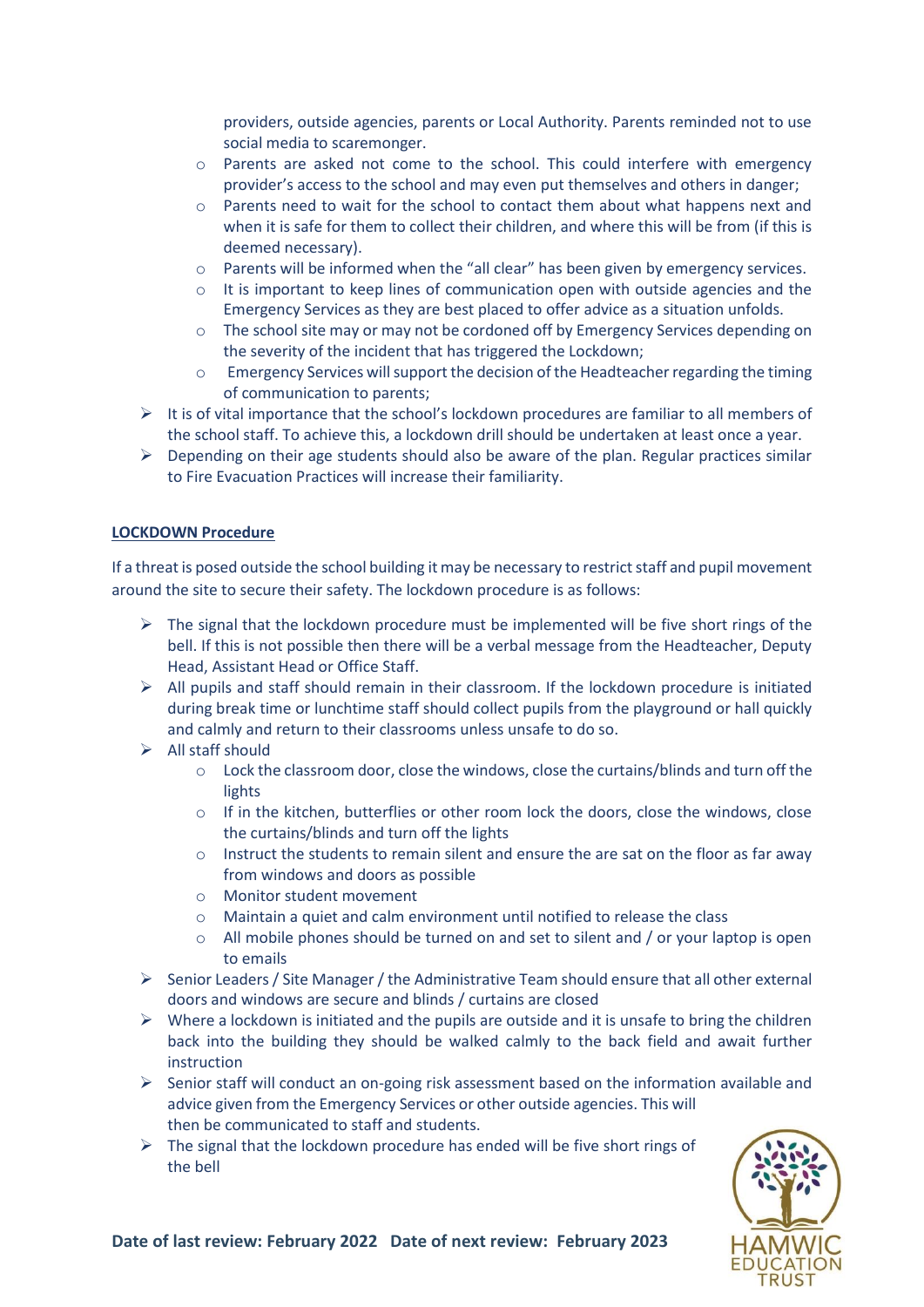## **Partial Lockdown**

A partial lockdown is a precautionary measure but puts the school in a state of readiness should the situation escalate and need to revert to a full lockdown. You will be informed of a partial lockdown by a verbal message from the Headteacher, Deputy head, Assistant head or Office Staff

- $\triangleright$  All outside activity to cease immediately, students and staff return to the building and remain there. All external doors and windows should be locked
- $\triangleright$  Movement may be permitted within the school building dependent upon the circumstances but this must be supervised by a member of staff and you will be advised if this is possible
- $\triangleright$  All situations are different, senior staff will conduct an on going risk assessment and this is be communicated to staff
- $\triangleright$  Keep communication open, mobiles, phones and / or computer and turn two-way radios on